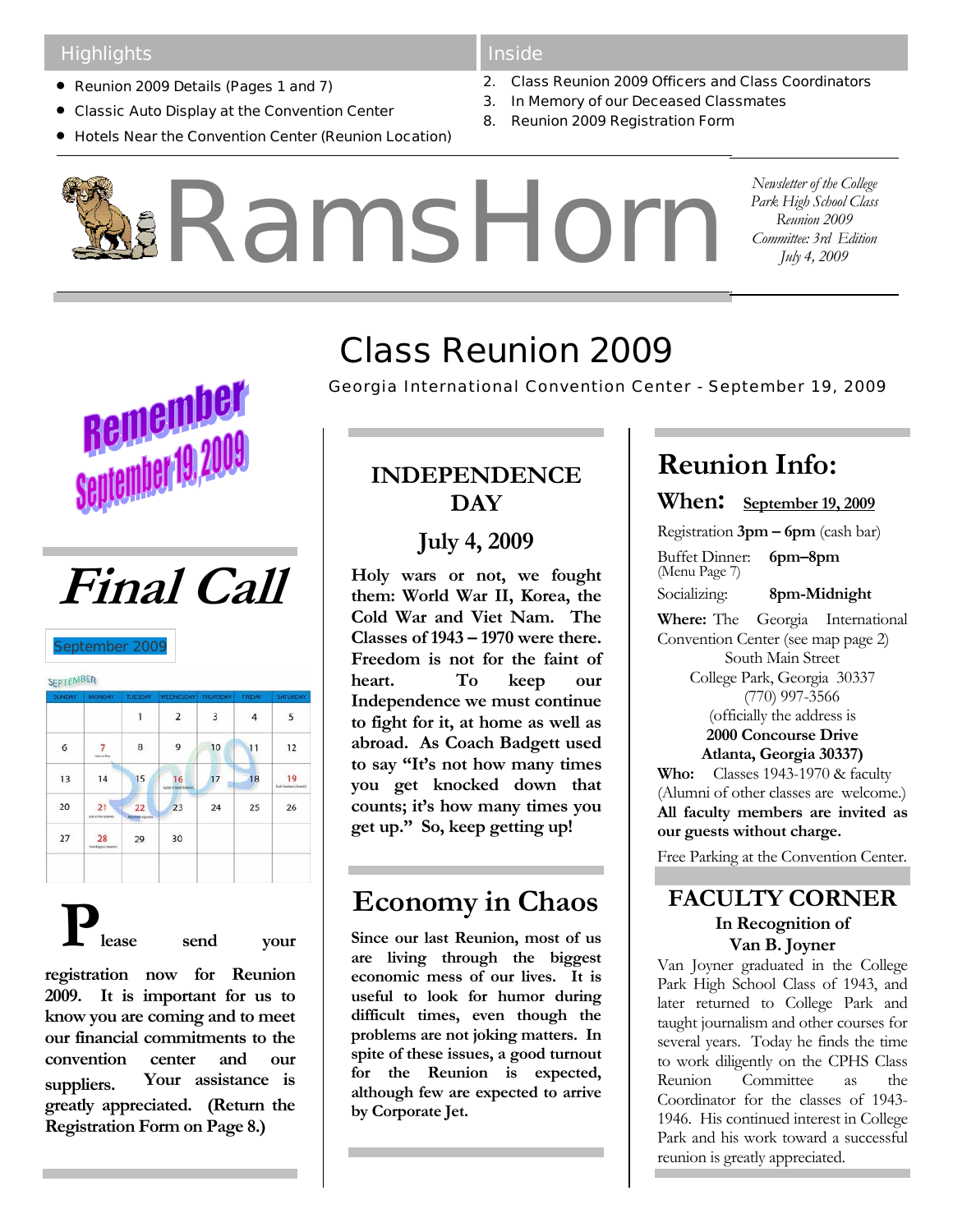# Reunion 2009 Committee Officers

Corresponding Sec. John Masters (63)<br>Faculty Coordinator Joanne Johnston (

**President** Mickey Littlefield (64) Treasurer Neal Barronton (55) Secretary Pat Babb Earnest (62) Joanne Johnston (58) Historian Lorene (Wiley) Zupp (47)



Figure 1 Location of Quality Inn listed in Hotels on Page 1

### Class Coordinators by Class 1943 – 1970

| <b>CLASS</b> | <b>NAME - E-MAIL</b>                               | <b>PHONE#</b>                                                  | 1962  | Pat (Babb) Earnest                                        | 770-461-4384 (H)                     |
|--------------|----------------------------------------------------|----------------------------------------------------------------|-------|-----------------------------------------------------------|--------------------------------------|
| 1943-1946    | Van Joyner                                         | 770-964-8305                                                   |       | pbearnest@bellsouth.net                                   |                                      |
|              | vanjoy@hotmail.com                                 |                                                                |       | <b>Barnes Walker</b>                                      | 404-944-3445                         |
| 1947         | Dick & Lorene (Wiley) Zupp                         | 404-766-9746                                                   |       | Barnes Walker@yahoo.com                                   |                                      |
|              | DickZupp@bellsouth.net                             |                                                                | 1963  | John Masters<br>JohnMasters@Mindspring.com                | 404-240-0048 (W)<br>404-895-1092 (C) |
| 1948-1950    | Roy & Betty Kilgore<br>RWKilgore@numail.org        | 770-463-5968                                                   |       |                                                           | 404-240-0446 (FAX)                   |
| 1951-1952    | Barbara Hall                                       | 770-461-2717 (H)                                               |       | Ed Patmore                                                | 678-425-1297 (H)                     |
|              | merrywidowbdhhh@aol.com                            | 404-906-9531 (C)                                               |       | lepatmore@windstream.net                                  | 404-402-0239 (C)                     |
| 1953         | Bunny (Freeman) Watson                             | 770-473-7670                                                   |       | Linda (Jones) Waller<br>lindaawaller@bellsouth.net        | 404-609-9033                         |
| 1954         | Jane (Travis) Gable<br>janegablern@yahoo.com       | 404-767-1662                                                   |       | Suzanne (Thornton) Coker                                  |                                      |
|              | Neal Barronton                                     |                                                                | 1964  | stcoker@bellsouth.net                                     | 404-252-3254                         |
| 1955         | barronto@bellsouth.net                             | 770-971-2697                                                   |       | Brenda (Ward) Marsh                                       | 404-767-1036                         |
|              | Gloria (Akins) Patterson                           | 770-461-2667 (H)                                               |       | brenda@iWardMarshLimited.com                              |                                      |
| 1956         | Gail Scott                                         | 404-290-3492 (C)                                               |       | Diane (Conley) Dooley                                     | 770-941-3075 (H)                     |
|              | Doug Arnold                                        | 706-553-2447                                                   | 1965  | Greykitty9@aol.com                                        | 678-575-4081 (C)                     |
| 1957         | DArnold60@Aol.com                                  |                                                                |       | Jan (Kelley) Anderson<br>JanAnderson621@bellsouth.net     | 770-949-3881 (H)<br>678-612-9646 (C) |
|              | Bobbie (Johnston) Chance<br>ChancePR@Earthlink.net | 770-304-3554                                                   |       | Darrell Turner                                            |                                      |
|              | David Mason                                        |                                                                | 1966  | CDarrellTurner@Aol.com                                    | 770-461-5716                         |
| 1958         | dmason117@bellsouth.net                            | 770-631-7747                                                   |       | Suzanne (White) Arnold                                    | 706-553-2447 (H)                     |
| Faculty      | Joann (Joiner) Johnston                            | 770-964-3473                                                   |       | DArnold60@aol.com                                         |                                      |
| Coordinator  |                                                    | 770-356-5037                                                   |       | Margaret (Williamson) Littlefield                         | 770-460-5850                         |
|              | Bonnie (Neiner) Maguire                            | 770-251-9944                                                   | 1967  | margaretlitt@aol.com                                      |                                      |
|              | yneiner@aol.com                                    |                                                                |       | Diane (Dodson) Tennihan                                   | 770-461-2610 (H)                     |
| 1959         | Anne (Groover) Williams                            | 404-788-8685                                                   |       | dianeten@bellsouth.net<br>Jackie (Rooks) Bowen            | 770-789-8304 (C)                     |
|              | Williams0716@bellsouth.net<br><b>Riley Nix</b>     |                                                                |       | ilbowen@bellsouth.net                                     | 770-486-5465                         |
|              | nixriley@comcast.net                               | 770-934-4088                                                   | 1968  | Ken Stephenson                                            |                                      |
|              | Tommy Millians                                     |                                                                |       | kasaia8@comcast.net                                       | 404-502-5271                         |
| 1960         | Tom@Millians.com                                   | 770-461-1371 (H)                                               | 1969  | Ridge Boynton                                             |                                      |
|              | Tom Graham                                         |                                                                |       | RBoynton51@comcast.net                                    | 770-632-9751                         |
|              | 1TomGraham@Comcast.net                             | 770-578-1113                                                   | 1970  | Mike & Sylvia Higginbotham                                | 770-461-6471 (H)                     |
|              | <b>Bill Striplin</b>                               | 770-354-5429 (H)                                               |       | mike@mikestrailerhitches.com                              | 770-472-3777 (W)                     |
| 1961         | Bill.striplin@skyteamcargo-                        | 404-677-8128 (C)                                               |       | Send updates and corrections to John Masters Fax 404-240- |                                      |
| usjv.com     |                                                    | 0446, johnmasters@mindspring.com, or PO Box 1074, Fairburn, Ga |       |                                                           |                                      |
|              | <b>Charles Feuchter</b>                            | 770-475-2308                                                   | 30213 |                                                           |                                      |
|              | cfeuchter@comcast.net                              |                                                                |       |                                                           |                                      |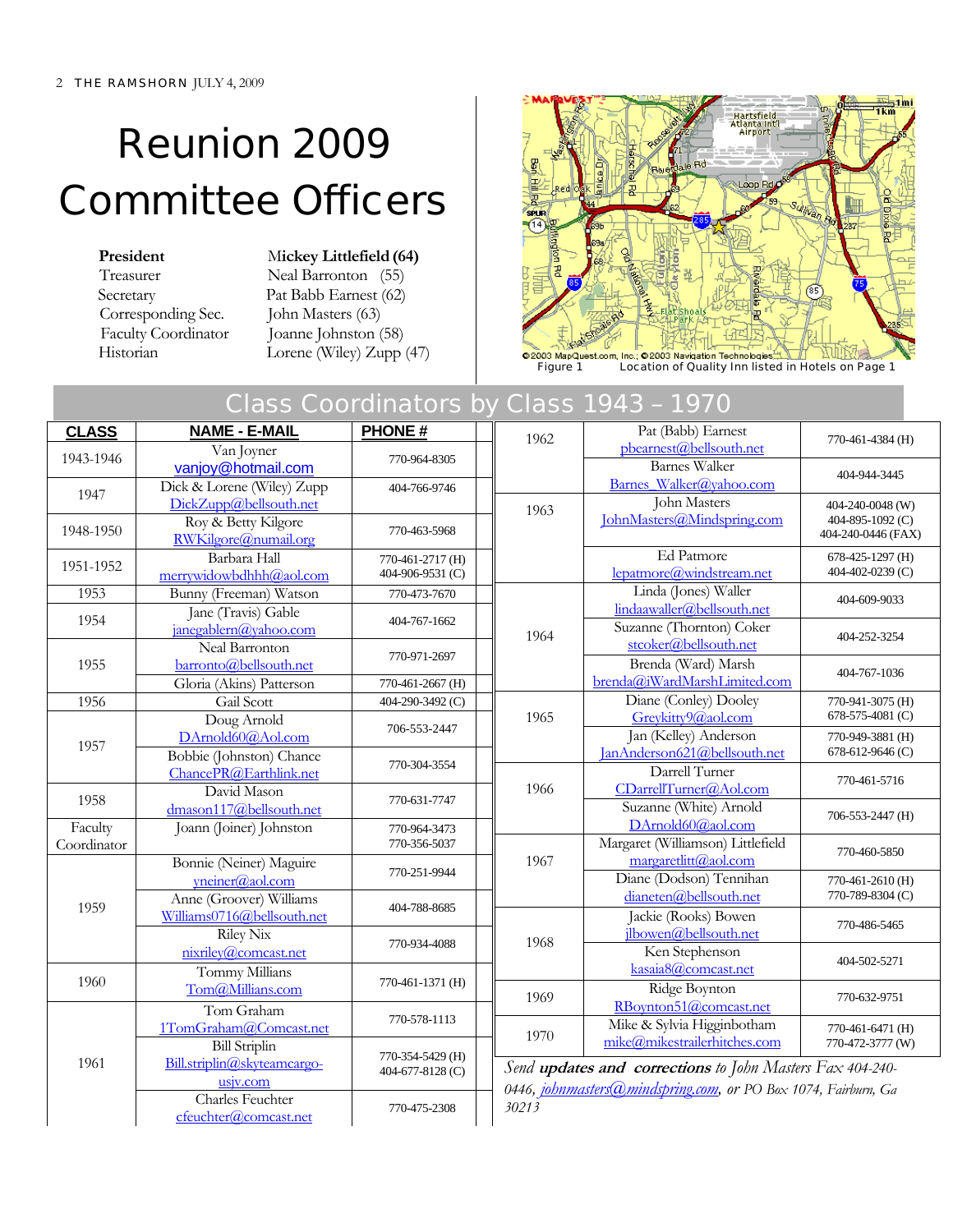**In Memory of Our Deceased Classmates by John Masters Classmates 1943 – 1970: ~2,983 Deceased: ~ 459 at June 15, 2009** 

Since I don't handle this issue very well, I tend to avoid bringing up the subject. However, a couple of events this year made me want to ask you to review this list of our Deceased Classmates.

The first event occurred a few months ago. I received an email informing me that Julian Harris was dead. Julian and I stayed in relatively close contact after graduation. He was the First String quarterback, a "ladies man" by reputation, and almost senior class president in 1963. In recent years a pace maker was his constant companion, even when he was dancing and acting a fool, like he was still quarterback! The email bothered me immensely, in part, because Julian made me promise him that I would see that he had a good turnout for his funeral. The email meant that I would not have the opportunity to keep that promise.

I sat there in partial disbelief for a while, and realized that I would not be satisfied until I had verified the news myself. I looked up his work number on my computer, and dialed the number while I wondered what I would say when the phone stopped ringing.

"Julian Harris. May I help you?" came through the receiver as I turned misty eyed. I replied "Julian! I heard you were dead!" "Nah, it was just a rumor started by an old unhappy girl friend." he said.

The second event happened just a few weeks ago. I received an email forwarded to me by a class coordinator for purposes of updating the data base with new contact information for a classmate of 1964. The body of the email referred to Billy Blair. Billy also played football with me and I always thought a lot of Billy. I replied with my question "Do you have an address for Billy, because, I recorded his death four years ago!" I not only received his current address but a photo: not bad for a guy that's been dead that long. And I still think a lot of Billy!

The Moral of this story is that "you can't always believe your email!" You can't just assume that the name you are looking for and find on the internet is actually the person you are looking for, either. For example, four or five years ago I was doing a record search for a New Jersey client, and found that there were at least 300 people with his exact name, just in New Jersey.

Please respectfully review the list of our Deceased Classmates. Chances are pretty good that a few of them are not deceased at all! Please notify me of any such errors that you find.

**John Masters was president of the Class of 1963 and has been maintaining the database for the CPHS classes of 1943 – 1970 for about 10 years. johnmasters@mindspring.com.** 

| <b>FirstName</b>       | <b>LastName</b>        |
|------------------------|------------------------|
| Class of 1943          |                        |
| Grady W.               | <b>Akins</b>           |
| <b>Hettie</b>          | Allen-Mize             |
| Jesse Burney           | <b>Bennett</b>         |
| <b>Barbara</b>         | <b>Bowling Nayfack</b> |
| <b>Ruth Naomi</b>      | <b>Buchanan</b>        |
| Mercer                 | Carrison               |
| Eugene                 |                        |
| Wayman                 | Creel                  |
| Evelyn                 | Croley-Timberlake      |
| Nettie L.              | Crowe                  |
| Emily                  | Dorsey-Ford            |
| J.C.                   | Dudley                 |
| John                   | Ferguson               |
| <b>Rose Marie</b>      | <b>Hanes-Tidwell</b>   |
| Frank E.               | Hankinson III          |
| (Dusty)                |                        |
| Dan & Dot              | Hart                   |
| <b>Sidney Clifford</b> | Herring                |
| Edwin D.               | Hunt                   |
| Carolyn                | Jarrett-Hollis         |
| Alma Ruth              | Jones                  |
| William                | Kilgore                |
| Paul R.                | Latimer Jr.            |
| Reid                   | Mims                   |
| Pat                    | Murphy                 |
| <b>William Banks</b>   | Oxford                 |
| George Henry           | Pardue, Jr.            |
| Charlea                | Patton                 |
| William H.             | <b>Rudisill</b>        |
| <b>Irving Jack</b>     | Shulman                |
| Bobby                  | Silverberg             |
| Carroll                | Smith                  |
| <b>Emory Oark</b>      | Smith                  |

| uu vii i             | י וטטו וטו וקטוט      |  |
|----------------------|-----------------------|--|
| C. Byron             | <b>Thames</b>         |  |
| Doris Earline        | Walker                |  |
| <b>Richard Gould</b> | Webber                |  |
| <b>Eleanor Gail</b>  | Weldon-<br>Blechinger |  |
| John Malcolm         | Ziegler               |  |
| Class of 1944        |                       |  |
| <b>Billy</b>         | <b>Blackwell</b>      |  |
| Peggy                | <b>Brown</b>          |  |
| <b>Arthur R</b>      | Cain                  |  |
| Doug                 | Crout                 |  |
| Bill                 | Dailey                |  |
| Marjorie             | Davis-Bardy           |  |
| <b>Myrtle</b>        | <b>Epps</b>           |  |
| Virginia             | Freeman-Porlier       |  |
| Hugh                 | Glasco                |  |
| Lillouise            | Hatchell              |  |
| Annette              | Henry                 |  |
| Oscar                | Herman                |  |
| Ray                  | Ivey                  |  |
| Robert               | Jackson               |  |
| Betty Jean           | Lambert-Littlefield   |  |
| Donald               | Martin                |  |
| Louise               | McLendon-Slaton       |  |
| Frank                | Palmer                |  |
| Carmen               | Proctor-Morgan        |  |
| Roy                  | Robinson              |  |
| William C.           | Sloan                 |  |
| Herman               | Spratlin              |  |
| Lewis                | Tarpley               |  |
| Mary                 | Thomas-Sams           |  |
| Lois                 | <b>Tyroff-Price</b>   |  |
| Valla Jean           | Vallincourt-Cook      |  |
| Mariam               | Ward-Lewis            |  |
| Ed                   | Webber                |  |
| <b>Mary Lucille</b>  | Wilson                |  |
| Class of 1945        |                       |  |
| Jesse T.             | Allen                 |  |
| <b>Mitchell</b>      |                       |  |
| "Mickey"             | <b>Bishop</b>         |  |
| Robert E.            | Bray                  |  |
|                      | Buhrmaster-           |  |
| Irene                | <b>Burkhalter</b>     |  |
| Marie                | Dean-Neal             |  |
| Thomas               |                       |  |
| Eugene               | Fretwell              |  |
| Frances              | Harper-               |  |
|                      | Osterhoudt            |  |
| <b>Fred Harold</b>   | Honea Jr.             |  |
| James F.             | McMillan              |  |
| James Robert         | Pardue                |  |
| <b>Betty Jean</b>    | Smith-Jobson          |  |
| Mary Florence        | Thames-Bowdoin        |  |
| Doris                | Whitehead-Joiner      |  |

Calvin Stephenson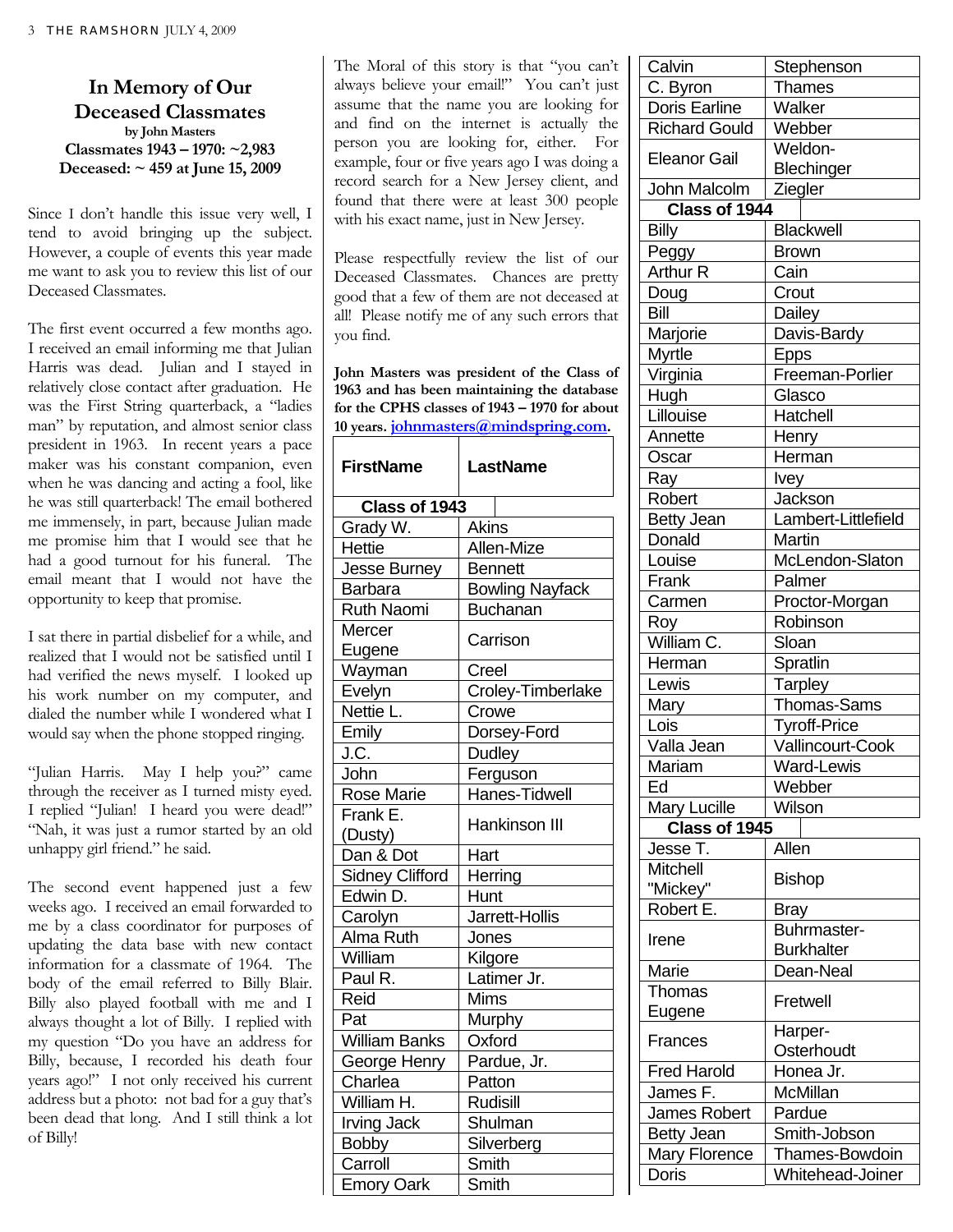| George H.            | Wiley                 |  |
|----------------------|-----------------------|--|
| Class of 1946        |                       |  |
| Archie               | Abt                   |  |
| Arthur               | Abt                   |  |
| Bill                 | Alexander             |  |
| Robert               | Anderson              |  |
| James H.             | Archer                |  |
| <b>Billy</b>         | <b>Bateman</b>        |  |
| Jackie               | Boggs                 |  |
| John                 | <b>Bradley</b>        |  |
| John Bradley         | <b>Brewton</b>        |  |
| Barbara              | Durant-Allen          |  |
| Jean                 |                       |  |
| Yarbrough            | English               |  |
| Claire               | Harrison-Sanchez      |  |
| George               | Hills                 |  |
| Kenneth              | Hopkins               |  |
| Marianne             | Jackson-Brinkley      |  |
|                      | Jackson-              |  |
| Virginia             | Standridge            |  |
| Frankie              | Jett                  |  |
| Herbert              | Johnson               |  |
| <b>Betty Faye</b>    | Landrum-Jackson       |  |
| James                | McLendon              |  |
|                      |                       |  |
| Phyllis              | Metzger               |  |
| Harriett             | Morrow-Armstrong      |  |
| William (Pete)       | Parker                |  |
| Martha               | Parker-Maughon        |  |
| Ann                  | <b>Pitts</b>          |  |
| Johnny               | Robinson              |  |
| Sam                  | Rogers                |  |
| Joan                 | Routso-Davidson       |  |
| Marvin               | Slade                 |  |
| John & Betty         | Smith                 |  |
| Fields               |                       |  |
| Edward               | <b>Stowers</b>        |  |
| Roy                  | Teal                  |  |
| Wray                 | Thomas                |  |
| Ronald               | Thomaston             |  |
| Grace                | Timms-Lanier          |  |
| <b>Frank Charles</b> | Vinson                |  |
| Jean                 | Williams-Walz         |  |
| <b>Betty</b>         | Youmans-Williams      |  |
| Class of 1947        |                       |  |
| Jacqueline           | Alexander-Chaffin     |  |
| Joe                  | Appling               |  |
| T. Lindy             | <b>Betsill</b>        |  |
| Douglas              | Blankenship           |  |
| Riley                | <b>Brock</b>          |  |
| <b>Emily Cheyne</b>  | <b>Burnett-Butler</b> |  |
| Earl                 | Collins               |  |
| Donald Lee           | Creel                 |  |
| Bill H.              | Frierson              |  |
| Gene                 | Gibbons               |  |
|                      |                       |  |
| Jesse                | Glawson               |  |

| Bill                | Hall                   |  |
|---------------------|------------------------|--|
| Leon                | Henderson              |  |
| James               | Hills                  |  |
| Frances             |                        |  |
| Betty               | Honea-Abee             |  |
| <b>Charles</b>      | Jackson                |  |
| Edward              |                        |  |
| Thelma L.           | Kirby-Robertson        |  |
| William             | Latimer                |  |
| Thomas              |                        |  |
| Hugh                | Major                  |  |
| Patricia            | Martin Parden          |  |
| Raymond             | McDonald               |  |
| Martha              | Morris-Kitchens        |  |
| Ernest C.           | Owens                  |  |
| Eldon               | Pierce                 |  |
| John H.             | Richardson             |  |
| Thomas              | Rooks, Jr.             |  |
| William Loyd        | Spratlin               |  |
| Frank               | <b>Stephens</b>        |  |
| Jerry               | Vailancourt            |  |
| Ruth                | <b>Watford-Cox</b>     |  |
| Class of 1948       |                        |  |
| Jean                | Abt                    |  |
| Juanita             | Alexander-Weldon       |  |
| Sue                 | Allman-Kornegay        |  |
| Elizabeth           | <b>Betsill-Myers</b>   |  |
| John                | <b>Blosz</b>           |  |
| Floy                | Cook                   |  |
| Smith               | Daughtry               |  |
| Jo Anne             | Evans                  |  |
| Norman              | Goolsby                |  |
| Joel                | Hall                   |  |
| Ruth                | Harbin-Smith           |  |
| H.A.                | Hildebrand             |  |
| Vivian              | Hopkins-Nash           |  |
|                     | Lamb                   |  |
| Harry<br><b>Bob</b> |                        |  |
| Eleanor             | Maughon                |  |
| Ellen               | Patterson              |  |
|                     | Phillips               |  |
| James               | Reeves                 |  |
| Lucille             | Sauls-Allen            |  |
| Roger               | Scarborough            |  |
| Donald              | Seagraves              |  |
| Wilburn             | Smith                  |  |
| Rosemary            | Sussman-Smith          |  |
| Harold (Bo)         | Thames                 |  |
| June                | Underwood              |  |
| Roger               | Weldon                 |  |
| Class of 1949       |                        |  |
| <b>Jerry Robert</b> | Appling                |  |
| Verna               | <b>Black-Thomaston</b> |  |
| Charley<br>William  | Boggs                  |  |

| Raymond                     | Bomar                        |  |
|-----------------------------|------------------------------|--|
| Parker                      |                              |  |
| A. C.                       | Boyd                         |  |
| Roy                         | <b>Brady</b>                 |  |
| William (Bill)              | Cody                         |  |
| Joe                         | Coleman                      |  |
| <b>Russell Lee</b>          | Creel                        |  |
| Elsie Virginia              | Faulkner- Grau               |  |
| Norma                       | Fields-McLendon<br>(Bob)     |  |
| Mary Joyce                  | Forrester-Kirkland<br>(J.R.) |  |
| Logan                       | Golightly                    |  |
| Jerry                       | Haesler                      |  |
| Teddy<br>Woodrum            | Hightower                    |  |
| <b>William Jerry</b>        | Hunt                         |  |
| <b>Barbara</b><br>Coleman   | Ingram                       |  |
| LaVerne                     | Joyner-Lentz                 |  |
| Ann                         | Livingston-Allison           |  |
| Dan Hickey                  | Patrick Jr.                  |  |
| James Allen                 | Reaves                       |  |
| Mary                        | Register                     |  |
| <b>Beverly</b>              | <b>Rucker Lambert</b>        |  |
|                             | Thames-                      |  |
| Jane                        | <b>Brownagle</b>             |  |
| William Lloyd               | Wiley                        |  |
|                             |                              |  |
|                             |                              |  |
| Elaine                      | Wimberly                     |  |
| Class of 1950               |                              |  |
| Chet                        | <b>Brownagle</b>             |  |
| Class of 1951               |                              |  |
| France                      | Atkinson-Gould               |  |
| Eulalia                     | <b>Dudley</b>                |  |
| Wanda                       | Harris-Denmark               |  |
| William (Bill)              | Holt                         |  |
| Pat                         | Inman                        |  |
| Edward                      | Roebuck                      |  |
| Jesse                       | Scroggins                    |  |
| Don                         | Vansant                      |  |
| Caroline                    | <b>Wallace-Garner</b>        |  |
| Class of 1952<br>William E. | <b>Beck</b>                  |  |
| (Billy)                     |                              |  |
| Jimmy R                     | Bennett                      |  |
| Joseph A.                   | <b>Bishop</b>                |  |
| John                        | Camp Jr.                     |  |
| Lawrence                    | Harbin                       |  |
| Joyce                       | Herman-<br>Whittlesey        |  |
| Jean                        | Ingram-Burke                 |  |
| Glenn                       | Joyner                       |  |
| Sidney                      | Kendrick-Yon                 |  |
| Keith                       | <b>Kirkland</b>              |  |
| Claude                      | Landrum                      |  |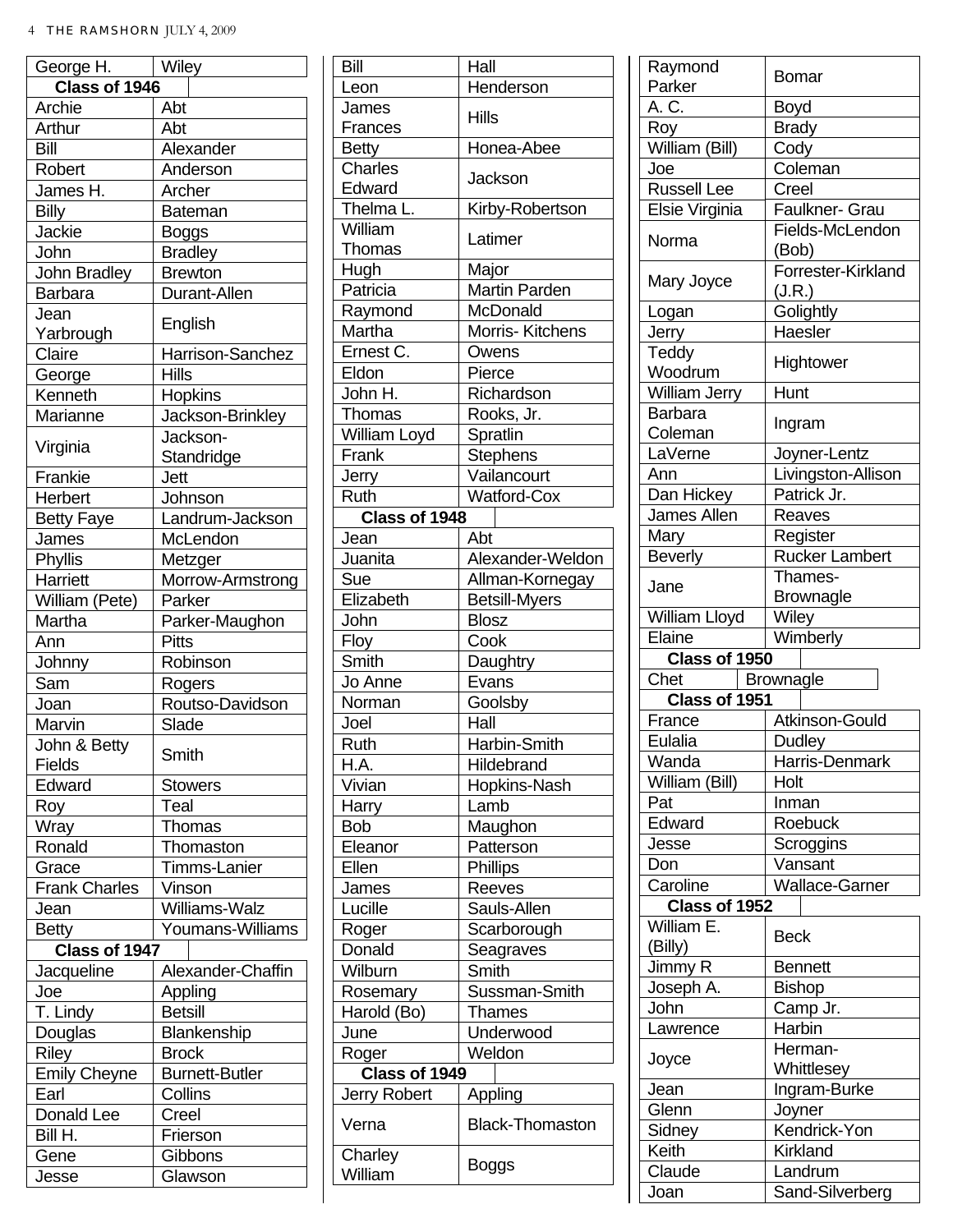| Jim                           | Southerland                |  |
|-------------------------------|----------------------------|--|
| <b>Bobby</b>                  | Stamps                     |  |
| Stephen                       |                            |  |
| Herman                        | Taylor                     |  |
| John                          | Wimberly                   |  |
| Class of 1953                 |                            |  |
| Bill                          | Anderson                   |  |
| <b>Bobby</b>                  | <b>Bannister</b>           |  |
| Ralph                         | <b>Bartlett Jr</b>         |  |
| Sara Lou                      | <b>Bradford-Hesch</b>      |  |
| Tommy                         | Bruce                      |  |
| Sarah Mildred                 | Castleman-Carroll          |  |
| Harold                        | Coody Jr.                  |  |
| Julia                         | Fotopoulos - Crea          |  |
| Ruth                          | Gillis-Knowles             |  |
| Howell (Hal)                  | Jordon                     |  |
| Ralph                         | Knox                       |  |
| Lester                        | Loach                      |  |
| Albert                        | McLendon                   |  |
| Robert                        |                            |  |
|                               | McLendon                   |  |
| (Seymour)                     | Medernach-                 |  |
| Merilyn                       |                            |  |
|                               | Kendrick                   |  |
| Mary                          | Sayne-Coney                |  |
| Frances                       | Shelnutt-Woods             |  |
| Ester                         | Sussman-Weeks              |  |
| Tommy                         | Tippett                    |  |
| Class of 1954                 |                            |  |
| George Turner                 | Anderson                   |  |
| Robert                        | <b>Binkley</b>             |  |
| Paul Dean                     | <b>Bradford</b>            |  |
| <b>Betty</b>                  | Dillard-Beardon            |  |
| Bill                          | Eidson                     |  |
| Sandra June                   | Ellett                     |  |
| Ronald                        | Jackson                    |  |
| Kay                           | Johnson-Clarke             |  |
| Joyce West                    | Lane                       |  |
|                               | Maloch -                   |  |
| Joan                          | Robinson                   |  |
| Hammond                       | <b>McCain</b>              |  |
| Patterson                     |                            |  |
| <b>Wilene Rozell</b>          | Murray-Sippel              |  |
| <b>Hugh Quinton</b>           | Phillips                   |  |
| Myrna                         | Pickett                    |  |
| Ann                           | Reeves-Radcliff            |  |
| James Ronald                  | Shepherd                   |  |
| Donald Lamar                  | Thompson                   |  |
| Carolyn                       | Thornton                   |  |
| Joanne                        | Wigley                     |  |
| Class of 1955                 |                            |  |
| Garvis Delano                 | Allen                      |  |
| <b>Betty</b>                  | Baxter                     |  |
|                               |                            |  |
| Tony                          | <b>Benefield</b><br>Curtin |  |
| <b>Thomas Paul</b><br>Annette | Fletcher-                  |  |
|                               |                            |  |

|                      | <b>Billingsley</b>           |  |
|----------------------|------------------------------|--|
| Martha Jean          | Lewis Kelley                 |  |
| Joseph Lee           | <b>McDuffie</b>              |  |
| <b>Bobby</b>         | Oxford                       |  |
| Daily                | Selfridge                    |  |
| <b>Robert Elliot</b> | Shepherd Jr.                 |  |
| Augustus             |                              |  |
| (Gus)                | Spears                       |  |
| Virginia             | Stevens-Ballard              |  |
| Class of 1956        |                              |  |
| <b>Paul Miller</b>   | <b>Ballard</b>               |  |
| <b>Garry Lee</b>     | Caldwell                     |  |
| Jerry Don            | Edwards                      |  |
| James Ronald         | Morris                       |  |
| W. Ballard           | Powell                       |  |
| Patsy                | Sloan-Bridin                 |  |
| J.B.                 | Smith                        |  |
|                      | Tarpley-                     |  |
| Anita June           | Thompson                     |  |
| Class of 1957        |                              |  |
| Jerry                | Andrews                      |  |
| Marcia               | <b>Croley Turner</b>         |  |
| Billy                | Hatchett                     |  |
| Charles F.           | Law                          |  |
| Erwin                | Lyle                         |  |
| Sharon               | Main                         |  |
| William (Billy)      | Piephoff                     |  |
| <b>Delores</b>       | <b>Walker-Lauth</b>          |  |
|                      |                              |  |
|                      |                              |  |
| Class of 1958        |                              |  |
| Eugene               | Albritton                    |  |
| Marilyn              | Allen-Ball                   |  |
| Carol                | Arnold-Burnette              |  |
| Ed                   | Cloer                        |  |
| <b>Daniel Harold</b> | Durham                       |  |
| A. Kenneth           | Farmer                       |  |
| Kenneth F.           | Gleason                      |  |
| Robert               | Griffin                      |  |
| Ann                  | Harriman-Poole               |  |
| Elaine               | King-McNeely                 |  |
| Larry                | <b>Matlock</b>               |  |
| <b>Beverly</b>       | Nichols-Larsen               |  |
| Ronald               | Pierce                       |  |
| Jane                 | Posey                        |  |
| Linda                | <b>Richardson-White</b>      |  |
| <b>William Frank</b> | Thaxton                      |  |
| Dorothy              | Turner-Payne                 |  |
| Anita                | Wall                         |  |
| JoAnn                | <b>Waller-Chambers</b>       |  |
| Class of 1959        |                              |  |
| Elizabeth            | Anderson-McKool              |  |
| Jack                 | Bell                         |  |
| Mike                 | <b>Brown</b>                 |  |
| Wesley               | Carter                       |  |
| Marianne<br>Shirley  | Crowe-Odom<br>Harbin-Goodman |  |

| Ann                   | Hope                      |  |
|-----------------------|---------------------------|--|
| Jimmy                 | Orr                       |  |
| Janice                | <b>Screws</b>             |  |
| Hal                   | Windom                    |  |
| Class of 1960         |                           |  |
| Patricia              | Arnold                    |  |
| Sue                   | <b>Baxter-Hill</b>        |  |
| JoAnne                | Chennault-                |  |
|                       | Edwards                   |  |
| Edward L.             | Fugate                    |  |
| Forrest L.            | Glasco                    |  |
| Benjamin<br>H.(Benny) | Harris                    |  |
| Norma                 | Jackson-McElroy           |  |
| Mary Sue              | Lunsford                  |  |
| Robert L.             | Scruggs                   |  |
| Roy                   | Sliger                    |  |
| Thomas O.             | Smith                     |  |
| James F.              | Thomas                    |  |
| C. James              | Tumlin, Jr.               |  |
| Stella                | Wiley-Ward                |  |
| Class of 1961         |                           |  |
| Hank                  | <b>Bailey</b>             |  |
| <b>James Harry</b>    | <b>Bell</b>               |  |
| Larry                 | <b>Bruce</b>              |  |
| Phila                 | Christy-Williams          |  |
|                       | Ogilvie                   |  |
| Jane<br>Linda         | Ragsdale-Long             |  |
|                       |                           |  |
|                       |                           |  |
| Class of 1962         |                           |  |
| Sylvia                | Albrecht-Brewster         |  |
| Bill                  | <b>Barrett</b>            |  |
| Karen                 | Blackburn                 |  |
| Phila                 | <b>Christley-Williams</b> |  |
| Vic                   | Clark                     |  |
| Benny                 | Farmer                    |  |
| Steve                 | Farrell                   |  |
| Jimmy                 | Gaskins                   |  |
| Sharron               | Humble                    |  |
| Eddie                 | Kuhne                     |  |
| Paul                  | Markey                    |  |
| Sandra                | McDuffie-<br>Wilkinson    |  |
| Shirley               | Parker-Flynt              |  |
| Pamela                | Ratterree-Kurtz           |  |
| Class of 1963         |                           |  |
| Tahni                 | <b>Barron-Palmer</b>      |  |
| Diane                 |                           |  |
|                       | <b>Bartlett-Sanders</b>   |  |
| Juanita               | Coleman-Sikes             |  |
| Jane                  | Croley-Spradlin           |  |
| Roy                   | Guest                     |  |
| <b>Billy</b>          | Hart                      |  |
| Mike                  | Holtzclaw                 |  |
| Larry                 | McDaniel                  |  |
| Craig<br>Mike         | Parrish<br>Patillo        |  |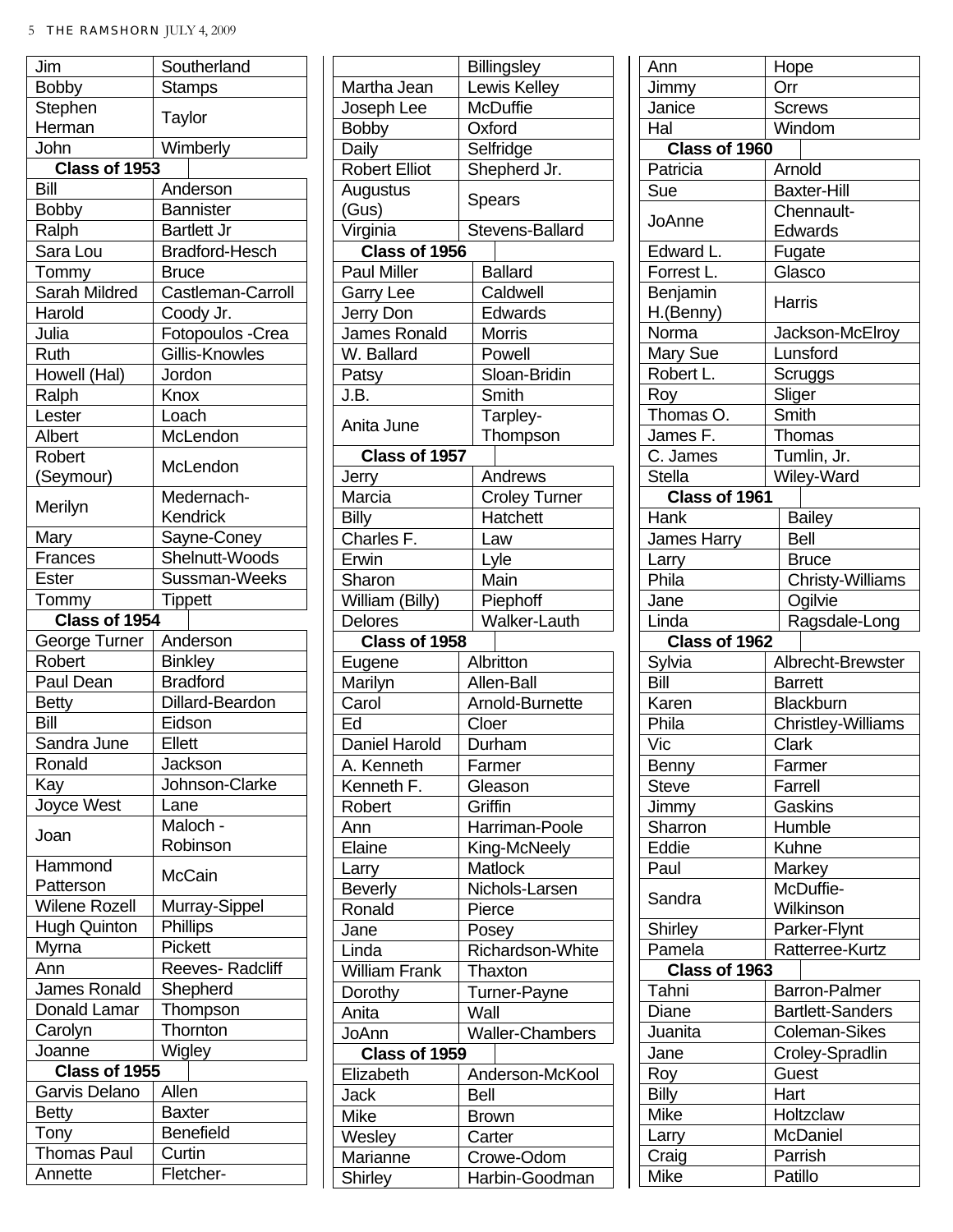|                    | Peterson-               |  |
|--------------------|-------------------------|--|
| Mary Lee           | Mendenhall              |  |
| Carol              | Ridgeway                |  |
| Christine D        | Sanders                 |  |
| Susan              | Toperzer                |  |
| Roger              | Warren                  |  |
| Pam                | Wisehart-Hydrick        |  |
| Class of 1964      |                         |  |
| Joyce              | <b>Arnall Bennett</b>   |  |
| Carol              | <b>Connally Holcomb</b> |  |
| Walter             | Dale                    |  |
| David T.           | Dodson                  |  |
| Dennis             | Faber                   |  |
| Jean               | Farr                    |  |
| Jean               | Godby                   |  |
| Clara Jean         | Godwin                  |  |
| Frank              | Goldin                  |  |
| Donald Lee         | <b>Hix</b>              |  |
| Sonja              | Holtzclaw Merino        |  |
|                    |                         |  |
| Lynn<br>Charles T. | Moore Wilson            |  |
|                    | Moye                    |  |
| Thomas             | Orr                     |  |
| Daniel             |                         |  |
| Cam                | Pritchett               |  |
| David              | Shirley                 |  |
| Carmen             | Stansberry              |  |
| George             | <b>Steed</b>            |  |
| Jerry              | Whitehead               |  |
| Donald             | Williams                |  |
| Class of 1965      |                         |  |
| <b>Beth</b>        | Clark-Zoffman           |  |
| David              | Gresham                 |  |
| Dorothy            | <b>Haley-Pitts</b>      |  |
| Robert             | McCurry                 |  |
| Deanah             | McKee-Hunt              |  |
| Harold             | Scott                   |  |
| Eugenia(genie      | Scott-Watson            |  |
|                    |                         |  |
| Thomas             | Thwaites                |  |
| Howard             | Young                   |  |
| Class of 1966      |                         |  |
| David Harold       | <b>Brackett</b>         |  |
| Jeff               | <b>Bullard</b>          |  |
| Charles            | Conkle                  |  |
| Phil               | Hembry                  |  |
| Tommy              | Morgan                  |  |
| Tommy              | Vinson                  |  |
| Jerry              | Waller                  |  |
| John               | Webb                    |  |
| Joe                | White                   |  |
|                    | Wikoff                  |  |
| David              |                         |  |
| Class of 1967      |                         |  |
| <b>Truitt Ray</b>  | <b>Billings</b>         |  |
| Jennifer Ann       | <b>Bracket-Raptis</b>   |  |
| Brenda             | <b>Brannon</b>          |  |

| "Janelle"                            |                |
|--------------------------------------|----------------|
| Herbert                              |                |
| (Herbie)                             | Hampton        |
| <b>Buddy</b>                         | Hanson         |
| Andy                                 | Hix III        |
| Chaminate                            |                |
| Hugh                                 | Hunley         |
| Jimmy                                | Kent           |
| William (Ray)                        | Oaxley         |
| Tommy                                | Sineath        |
| Cleveland                            |                |
| Class of 1968                        |                |
| Bill                                 | Couch          |
| John                                 | Dearing        |
| <b>Bobby</b>                         | Hundley        |
| Larry                                | Jones          |
| Mike                                 | St. Clair      |
| Class of 1969                        |                |
| James                                | Amos           |
| Rayford                              |                |
| Michael Alan                         | <b>Blake</b>   |
| David Vincent                        | Condrey        |
| Victor Lynn                          | Conkle         |
| Vincent                              | Davis          |
| Henry Wade                           | Harper         |
| Donald Boyd                          | Hughes         |
| Priscilla Elaine                     | Mayfield       |
| Elaine (Laurel                       | <b>Nesbitt</b> |
| Marin - Dau)                         |                |
| Stephen Kent<br><b>William David</b> | Newton         |
| Jr                                   | Shepard        |
| <b>Stephen Louis</b>                 | Shore          |
| Karen                                |                |
| Elizabeth                            | Waller         |
| Class of 1970                        |                |
| Wayne A                              | Sheppard       |
| <b>Class not known</b>               |                |
| D. V.                                | Alexander      |
| <b>Bob</b>                           | Johnson        |
| Robert                               | Trent          |
| <b>Faculty</b>                       |                |
| Ruth                                 | <b>Barron</b>  |
| Mrs. E. R.                           | Crowe          |
| Jack                                 | Cunningham     |
| Mrs. L. L                            | Deck           |
| (Rosalie)                            |                |
| <b>Mary Belle</b>                    | England        |
| Dr. Miriam                           | Felder         |
| J.T.                                 | Goen, Jr.      |
| Walter <sub>R.</sub>                 | Hall           |
| Benny                                | Harris         |
| Owen                                 | <b>Harris</b>  |
| Mrs. Harlan                          | Harris (Betty) |
| Mr. Ben H.                           | Hutchinson     |

| Alice        | Padget  |
|--------------|---------|
| Mrs. John A. | Proctor |
| l Harold     | Scott   |



**Compliments of and In Memory of Tommy Vinson Class of 1966**



**Linda Waller ('64), daughter Dianna, and Mary Ruth Grizzard Scarborough ('63) Renuion 2006**



**Mrs. and Coach Ken Ross (foreground) Reunion 2006 (Now what was that TV show he had to get home to see after practice everyday?)** 

**Postscript: As a result of our "proofing" process, two more classmates were removed from this list.**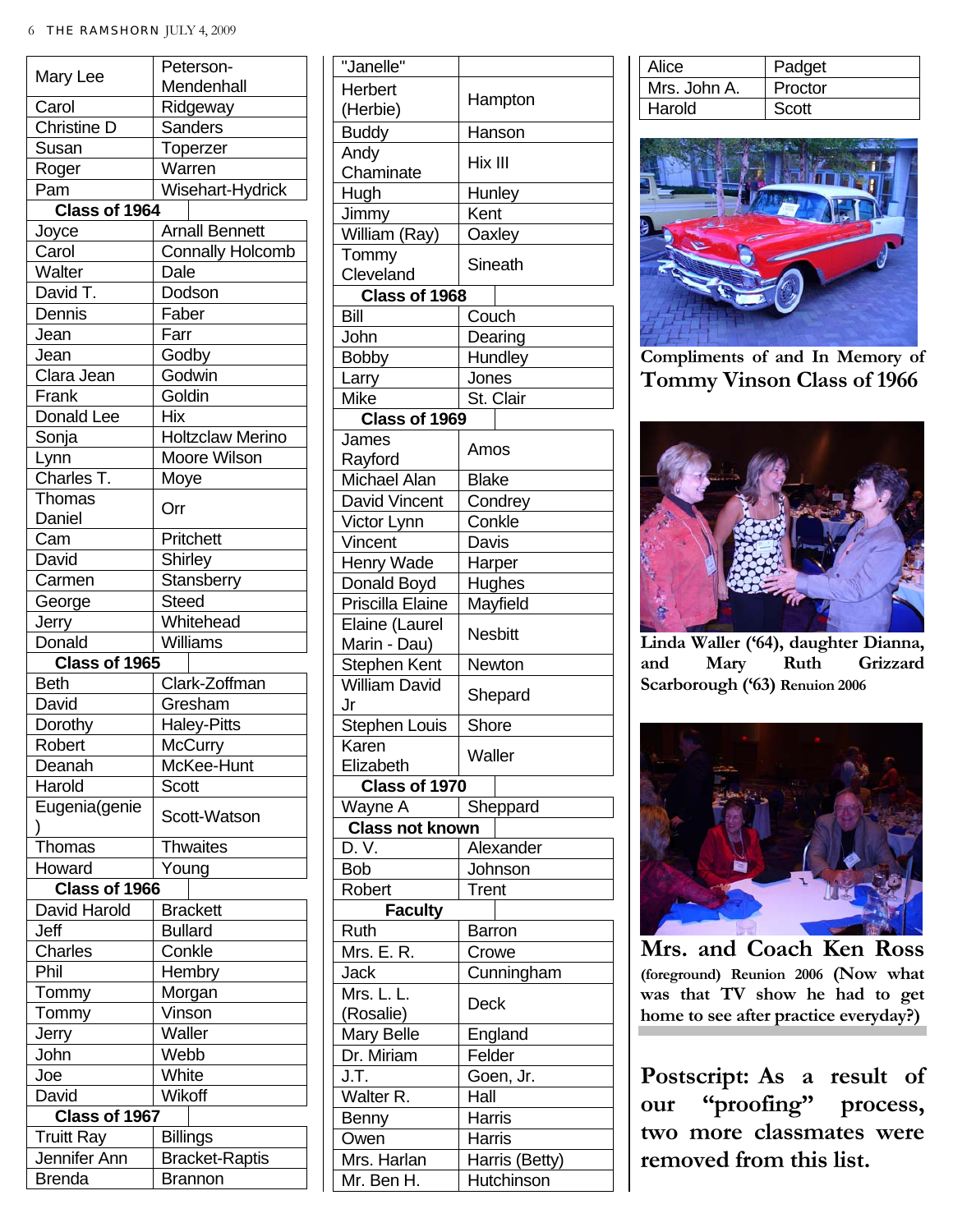### **2009 College Park High School Reunion Menu**



### **How about the Music?**

There will be a DJ playing music from the 50s and 60s. He has been asked to play the No. 1 song for each year 1943 – 1970, in addition to the other top songs from those years. The Convention Center has agreed to locate the dance floor more conveniently to suit our needs than previously.

# **Final Ramshorn for 2009**

Speaking of Music, at the risk of sounding like a broken record, **Please send your Registration Now!** Even though there are lots of reasons to put it off until later, your commitment is really needed now. (We don't qualify for any of the stimulus packages, you know! And, we aren't building a "bridge to nowhere" so we can't get a **Registration Form** 

government subsidy either) Almost all of the expenses must be paid in advance of the event, so each registration is very important.

**LOOK: Class of 1968** 

### Late 40<sup>th</sup> Reunion Friday night, September 18, 2009 At a local Atlanta Hotel with Shuttle Service. **Note: Class of 1968 Graduates only!** Look at Classmates.com and Facebook.com for final arrangements. Cost: about \$50. **Contact:**  Cathy Stribling Anderson Gamble, cabn110407@bellsouth.net Peggy Walker Hudgins phudgins@glah.com Jackie Rooks Bowen jlbowen@bellsouth.net Richard Dalrymple dickdalrymple@gmail.com

**Class of 59:** The Class of 1959 will have an individual  $50<sup>th</sup>$ Class Reunion on Friday,

September  $18<sup>th</sup>$ . (This is in addition to the Multiyear Reunion Saturday on September  $19<sup>th</sup>$ .) Please reserve this date. Details will be sent to you by your Class Coordinators.

**HOTELS** within a short ride to the Convention Center:

| <b>Embassy Suites</b>                                                       | 404-767-<br>1988 | $N_{0}$                  |
|-----------------------------------------------------------------------------|------------------|--------------------------|
| Sheraton<br>Gateway                                                         | 770-997-<br>1100 | Speci<br>al<br>Rate<br>s |
| Westin                                                                      | 404-762-<br>7676 | At                       |
| Holiday Inn<br>Exp<br>(has Shuttle)                                         | 800-543-<br>6431 | This                     |
| <b>Quality Hotel</b><br>(Riverdale<br>Road @ I285)<br>See Map on<br>Page 2. | 770-996-<br>4321 | Time                     |